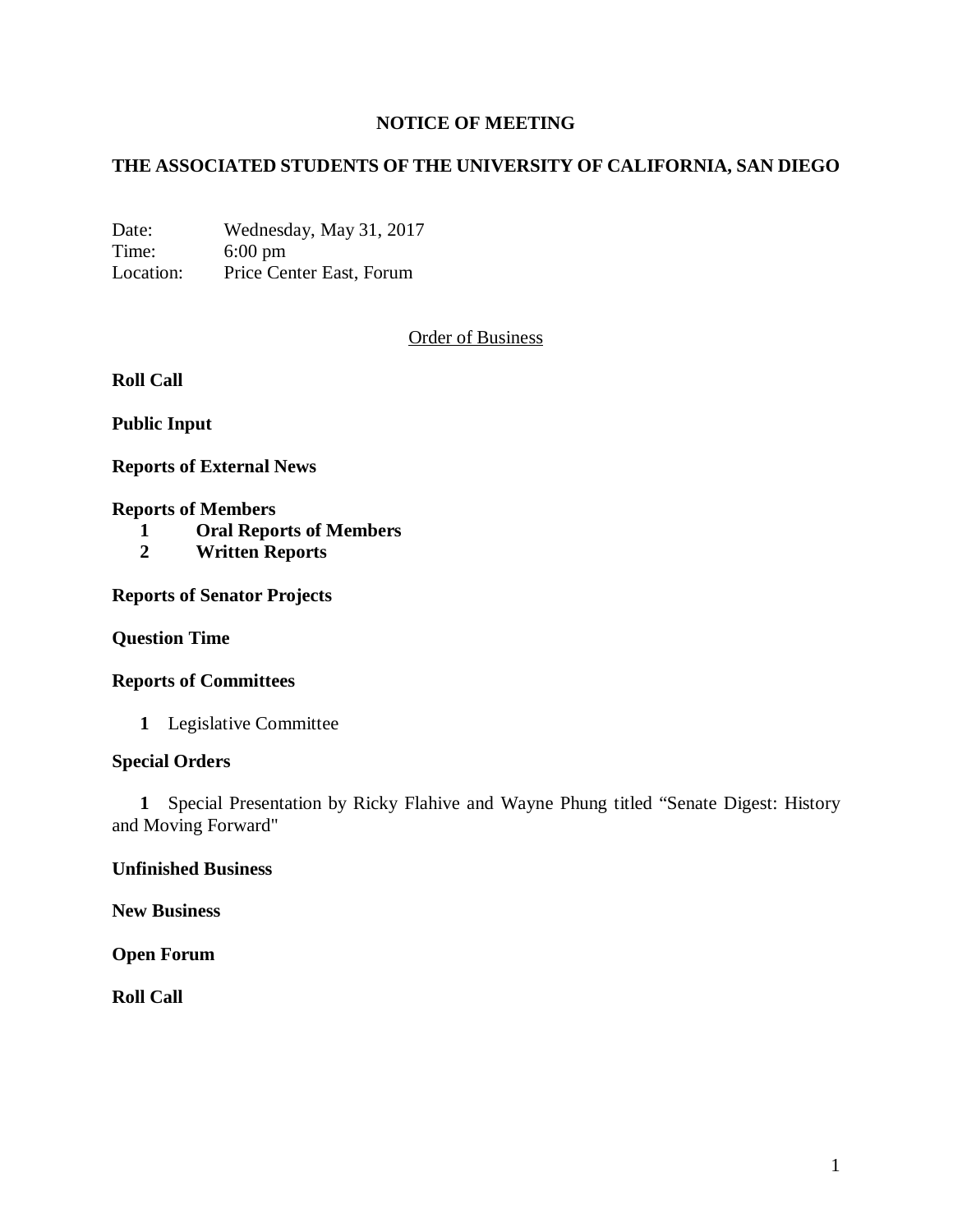### Bills in Committee

#### **Legislative Committee**

L1 Memorandum of Understanding between ASUCSD and the Student Sustainability Collective regarding the cost allocation of career employees. Sponsored by Justin Pennish (Attachment forthcoming)

L2 Memorandum of Understanding between ASUCSD and Transportation Services regarding the Holiday Airport Shuttles. Sponsored by Justin Pennish (Attachment forthcoming)

L3 Memorandum of Understanding between ASUCSD and KSDT Radio regarding the distribution of reserve funds. Sponsored by Justin Pennish (Attachment forthcoming)

L4 Appointment Anthony Rodriguez as Roosevelt Senator effective immediately until October 11, 2017. Sponsored by Matthew Arrollado

L5 Appointment of TBD as Associate Vice President of College Affairs effective Friday Week 9 until appointment of successor. Sponsored by Lesly Figueroa.

L6 Appointment of TBD as Associate Vice President of Academic Affairs effective Friday Week 9 until appointment of successor. Sponsored by Lesly Figueroa.

L7 Appointment of TBD as Associate Vice President of Food & Housing Resources effective Friday Week 9 until appointment of successor. Sponsored by Lesly Figueroa.

L8 Appointment of TBD as Sr. Associate Vice President of Student Advocacy effective Friday Week 9 until appointment of successor. Sponsored by Lesly Figueroa.

L9 Appointment of TBD as Sr. Associate Vice President of AS Concerts & Events effective Friday Week 9 until appointment of successor. Sponsored by Lesly Figueroa.

L10 Appointment of TBD as Associate Vice President of Environmental Justice Affairs effective Friday Week 9 until appointment of successor. Sponsored by Lesly Figueroa.

L11 Appointment of TBD as Associate Vice President of Health & Wellness effective Friday Week 9 until appointment of successor. Sponsored by Lesly Figueroa.

L12 Appointment of TBD as Associate Vice President of Spirit & Athletics effective Friday Week 9 until appointment of successor. Sponsored by Lesly Figueroa.

L13 Appointment of TBD as Associate Vice President of Equity, Diversity, and Inclusion effective Friday Week 9 until appointment of successor. Sponsored by Lesly Figueroa.